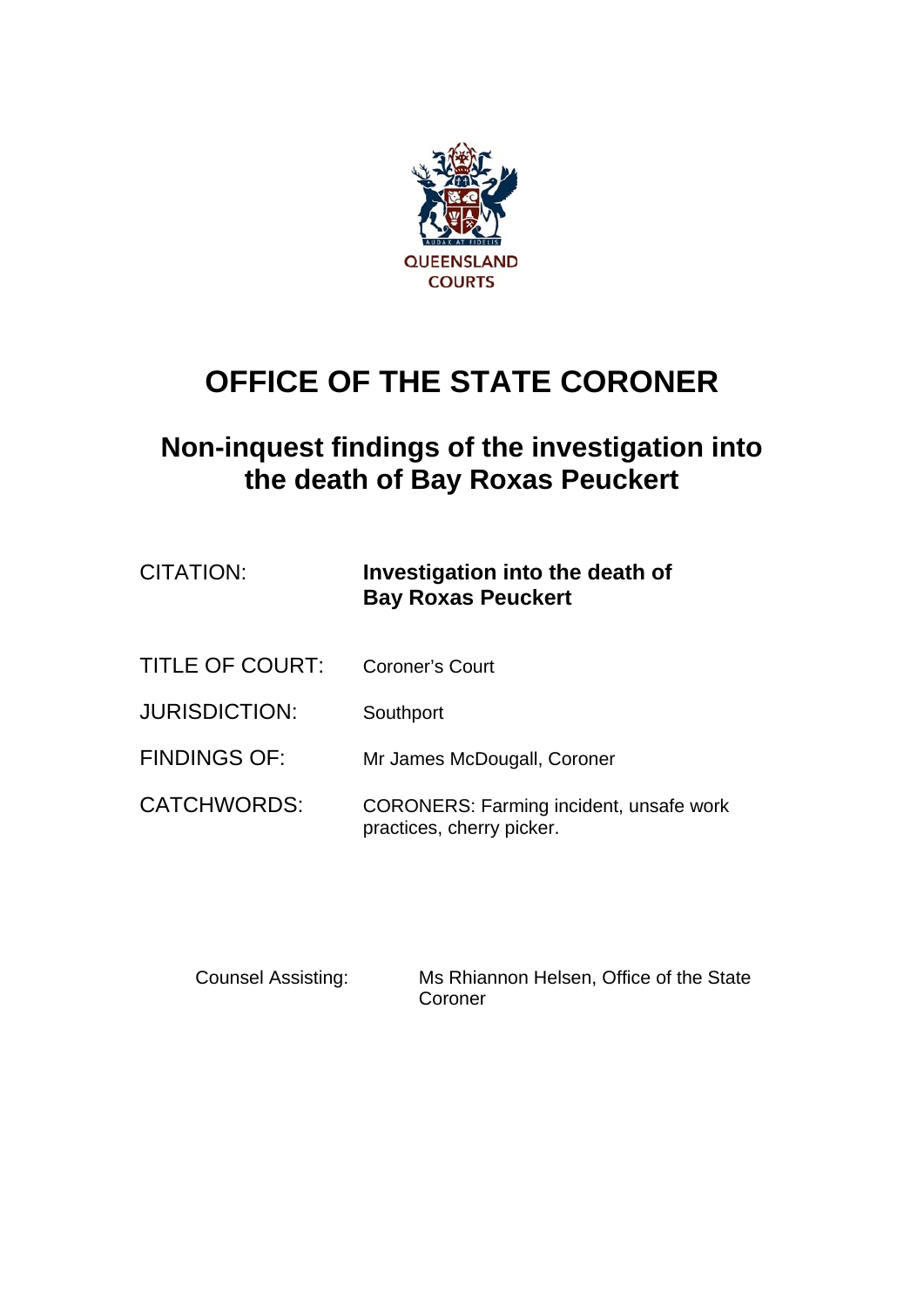Ms Bay Roxas Peuckert was 48 years of age at the time of her death. For 12 years, she had worked as a farm hand on Mr Charles and Mrs Margaret Eden's avocado, kiwi fruit and rhubarb 80 acre farm located at 272 Main Western Road, Mount Tamborine.

At around 2:00 pm on 1 September 2011, Ms Peuckert was directed by Mr Eden to drive the elevating work platform (EWP) to the machinery shed and use it to upright a 400 litre boom spray unit, which was lying on its side. The EWP was an Afron HAS-650 cherry picker, which had an 8 metre boom with a platform load capacity of 150kg. The spray unit weighed approximately 590kg. Mr Eden directed two other employees, Mr Mykko Karhula and Ms Brenda Karhula to assist Ms Peuckert. One end of the rope was subsequently tied to the spray unit and the other end of the rope was tied to the basket of the EWP. The intention was to use the EWP as a crane to lift the spray unit.

Mr Eden then directed Ms Peuckert to operate the EWP to raise the spray unit upright. Ms Peuckert complied with this direction and started to raise the boom of the EWP, whilst she was in the basket, operating it from controls within. Ms Peuckert started to raise the boom of the EWP until the unit had risen to a position where her head came into contact with the roof of the machinery shed. The boom raised and continued to rise forcing Ms Peuckert's neck into the beam of the shed. The boom then lowered before rising again, trapping Ms Peuckert between the boom basket handrail and the beam. The EWP continued to rise causing it to overbalance. This caused the plant to fall to the ground in an uncontrolled manner.

Ms Peuckert suffered neck and chest injuries. The Queensland Ambulance Service attended the scene and provided initial treatment. Ms Peuckert was subsequently airlifted to the Gold Coast Hospital (GCH) by a Care Flight helicopter. Despite extensive resuscitation measures and emergency surgery, Ms Peuckert was declared deceased at 4:25 pm.

## *Post-mortem findings*

An external and full internal post-mortem examination was performed by Pathologist, Dr Dianne Little, on 6 September 2011. A number of histology and toxicology tests were also performed.

The internal and external examinations revealed severe neck and chest injuries. There were abrasions on the anterior of the mid-neck with bruising in the underlying strap muscles of the neck and thyroid gland. Petechial haemorrhages were also noted in the lining of both eyes. A band of abrasions across the anterior upper chest in the midline were observed as well as on the right hand side of the chest and focally on the right upper arm. There was extensive bruising in the underlying tissues of the chest with multiple rib fractures on both sides. Clinically, there was evidence of blood collection around the heart, which was relieved surgically revealing a tear in the right atrial appendage (part of the heart) with associated surrounding laceration of the heart muscle and bruising of the muscle of the right atrium of the heart.

Dr Little is of the view that the mechanism of death was likely multi-factorial. There was a crush injury to the chest with pericardial tamponade due to the lacerated right atrial appendage in the heart, which allowed blood to leak into the sac surrounding the heart, compressing it and preventing it from beating adequately. There were also multiple rib fractures with bruising of the lungs, which in addition to causing direct impairment of respiration, were associated with fat embolism. Additionally, the presence of the petechial haemorrhage and the description of her being found in a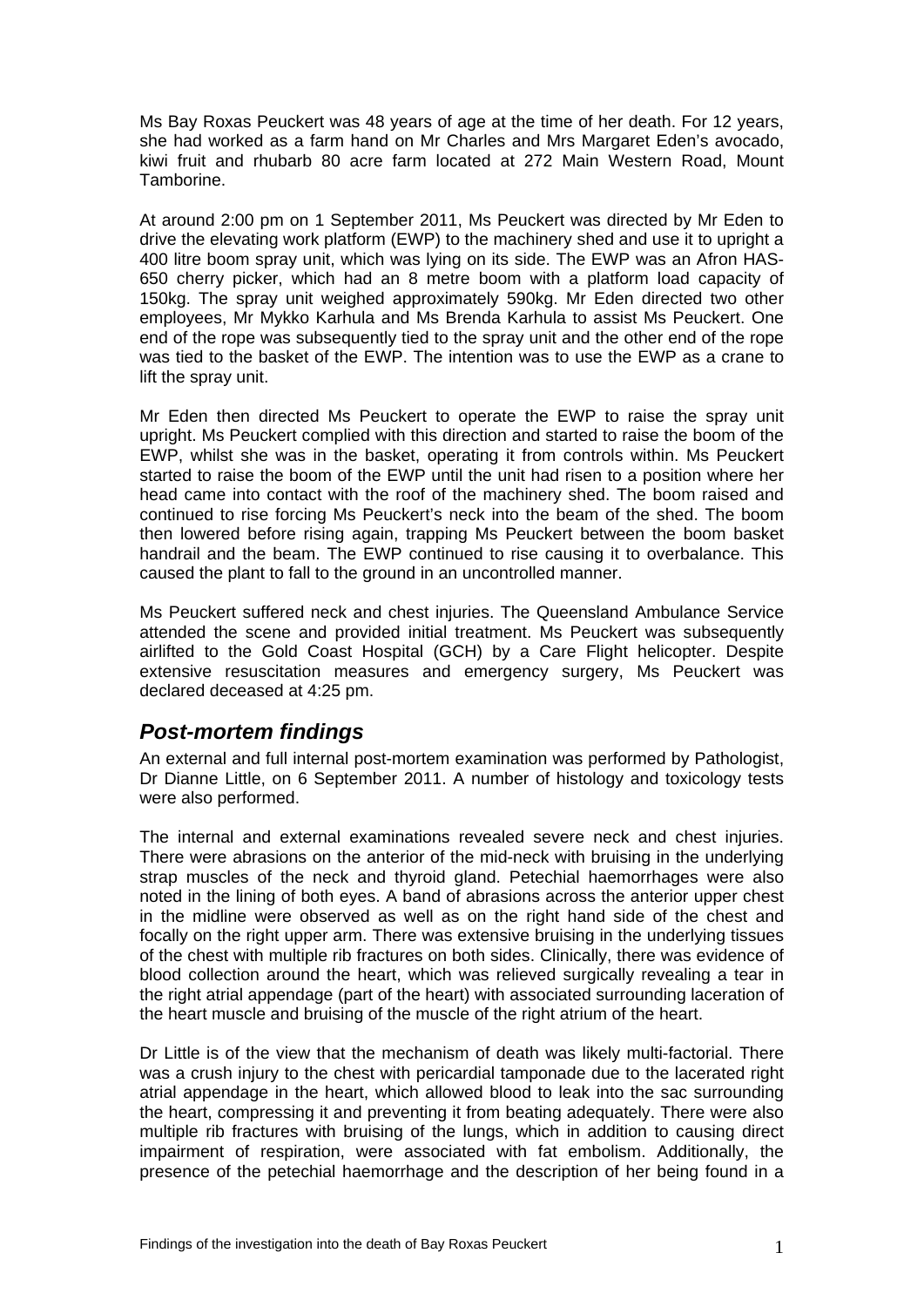slumped state with poor vital signs by the ambulance crew, as well as the bruising and abrasion across the front of the neck, are also suggestive of a component of crush asphyxia.

The cause of death was found to be the neck and chest injuries. There was no evidence of any significant natural disease, which could have caused or accelerated her death.

## *Police investigation*

Following Ms Peuckert's death, a Coronial Report was prepared by Senior Constable NJ Campbell from the Logan Forensic Crash Unit. The following information has been derived from the Coronial Report and investigation material, which includes statements from various witnesses, audio exhibits, photographs and transcripts of the interviews conducted.

## *Incident location*

The incident occurred on an 80 acre property, which is primarily used for cultivation of avocados, kiwi fruits and rhubarb. The property is owned by Mr and Mrs Eden.

The incident occurred at the entrance of a machinery shed located toward the rear of the property at the end of the access road. This shed was used to accommodate tractors, farm implements and other farming paraphernalia. The shed consisted of a timber frame, to which corrugated iron sheeting was affixed to form the shed roof and sides.

## **First response observations**

At around 3:50 pm on 1 September 2011, Sergeant Josling and Senior Constable Calvert of the Canungra Police Station attended the incident location after being notified of the incident. They were advised by Queensland Fire Service officers who were in attendance that Ms Peuckert had been conveyed to the Gold Coast Hospital. They were directed to the machinery shed and the Afron HAS-650 yellow cherry picker.

The Afron cherry picker machine is an EWP intended for use by orchardists for the harvesting and maintenance of fruit trees. The machine is designed so that the operator can easily move around an orchard and work at varying heights. By virtue of its design, the machine is capable of working on sloping and uneven ground. The machine itself consisted of a fabricated steel base section in which the engine was located. The operator's platform was attached to the end of the fixed length fabricated steel boom that is raised and lowered by a single hydraulic cylinder mounted on the base of the machine. Although the boom can be lowered via a hydraulic control on the base section of the machine, the cherry picker is operated fully from the operator's platform. The manufacturers placard attached to the control panel in the operator's platform stated that the maximum platform load was 150 kg.

At around 5:40 pm, Senior Constable Campbell and Sergeant Jim Hickey of the Logan Forensic Crash Unit were notified of the incident. They arrived at the scene at around 6:55 pm. WH&S Inspector, Mr Pat Stevens also attended the scene.

Senior Constable Campbell observed that the yellow cherry picker had fallen forward into the entrance of the shed. The operator's platform of this machine was resting on top of a red Hardi boom spray unit. A closer inspection of the cherry picker revealed that the spray unit was attached to the platform of the cherry picker by a short length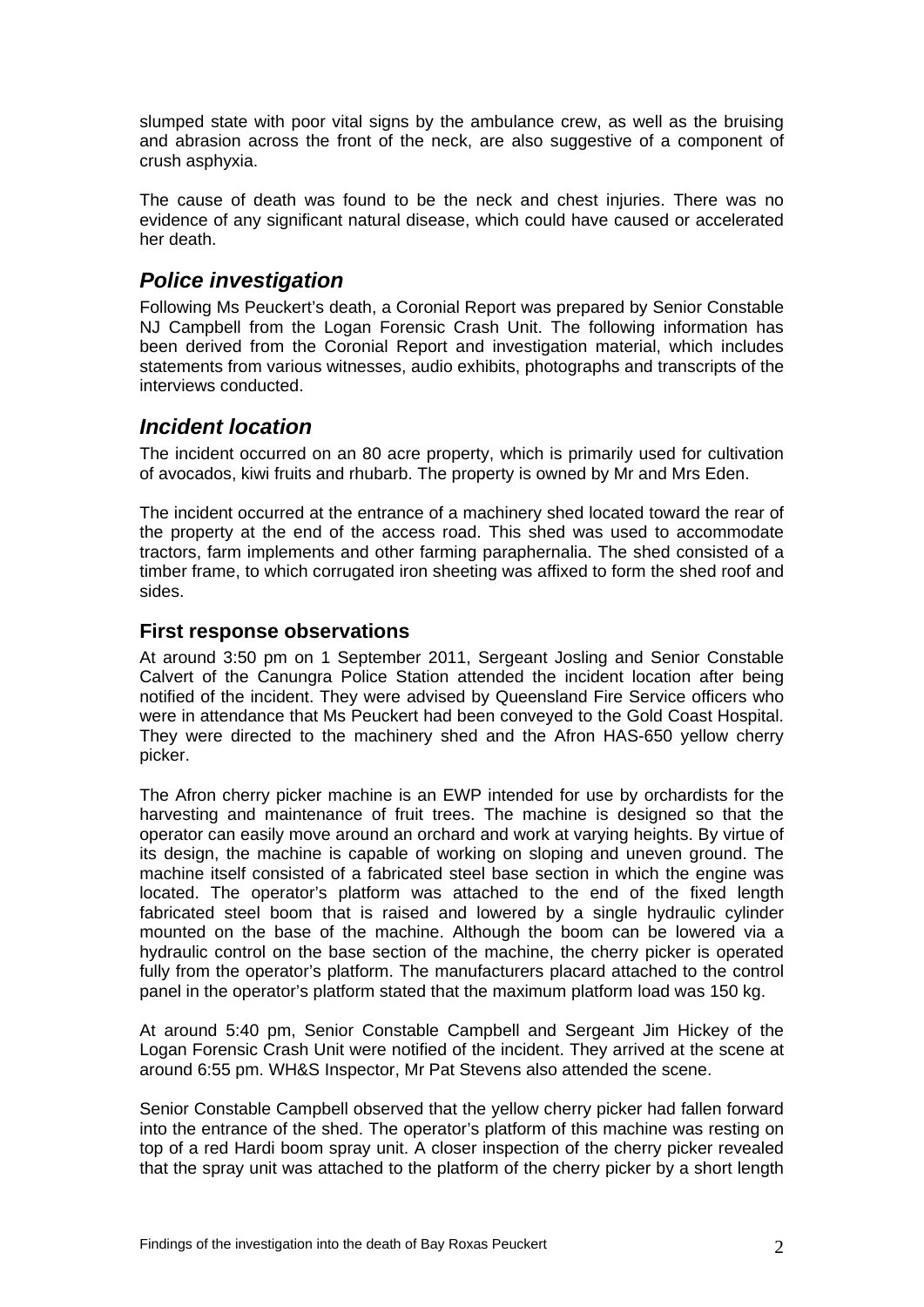of nylon rope. This rope was looped around the upper crossbar of the mainframe that supports the spray unit tank and the spray pump/blower mechanism. The rope had been tied off around the side panel of the operator platform foot well. He also noticed that there were two short, largely parallel, slightly curved tyre marks on the grass area at the front of the shed.

Senior Constable Campbell also conducted an inspection of the shed, where he noticed that there was a transfer of yellow paint similar in colour to that of the cherry picker on the underside of the timber roof bearer above the boom of the machine. There were also fresh rub marks on the underside of the timber bearer next to the yellow paint mark. The paint transfer and rub mark were at an angle across the underside of the timber roof bearer. This suggested that part of the cherry picker had struck the underside of the timber bearer. Fresh impact damage was also observed to the adjacent parallel roof batten. Scuff marks were also found on the top of the fabricated steel safety rail attached to the operator's platform. Recent scuff marks were also observed on the paintwork on the top side of the upper section of the steel boom. Senior Constable Campbell considered it was likely that the scuff marks on the upper section of the lifting boom were as a result of the impact with the roof bearer, while the marks on the safety platform rail were likely as a result of the impact with the roof batten.

The cherry picker was recovered the following day to allow for further inspection. When the machine was moved it was ascertained that the platform safety rail height was 3.65 metes, which exceeded the height of the shed entrance by 0.840 metres. It was clear, therefore, that it would not have been possible to lift the Hardi spray unit using the cherry picker, as intended, inside the shed entrance due to the height limitations.

Following the inspection of the equipment, Senior Constable Campbell concluded that the operator's platform was positioned inside the shed over the spray unit when the lifting attempt commenced. It is probable that the cherry picker began to lift the spray unit from its rest position while the operator was standing on the operator's platform, despite the excessive loading. As the operator of the cherry picker continued with the attempt to lift the spray unit, the boom angle has increased. However, at some point after the lift commenced, the rear wheel of the machine has lifted off the ground. The machine has initially balanced on the front wheels which acted as a fulcrum. At some point, the upper section of the lifting boom of the cherry picker has struck the underside of the timber roof bearer at the entrance to the shed with considerable force. Similarly, the top of the fabricated steel safety rail attached to the operator's platform has struck the adjacent and parallel roof batten. With the excessive load of the platform, the cherry picker has then toppled forward. The spray unit has then fallen over near its original position while the operator's platform of the cherry picker has come to rest over the top of the spray unit.

### **Machine operation test**

Senior Constable Campbell performed a test operation of the cherry picker to establish whether there were any defects or operating faults. When he raised the platform using the foot pedal he found that the pedal would stick in the 'raise position' thus permitting the platform to continue to rise without applying any pressure to the pedal. To stop the platform from rising, it was necessary to apply foot pressure to return the pedal to the 'neutral position'. Similarly, the foot pedal was found to remain in the 'lower position' once the pedal pressure had been removed. By design, the foot pedal is meant to 'self centre' in the neutral position so that the platform will not raise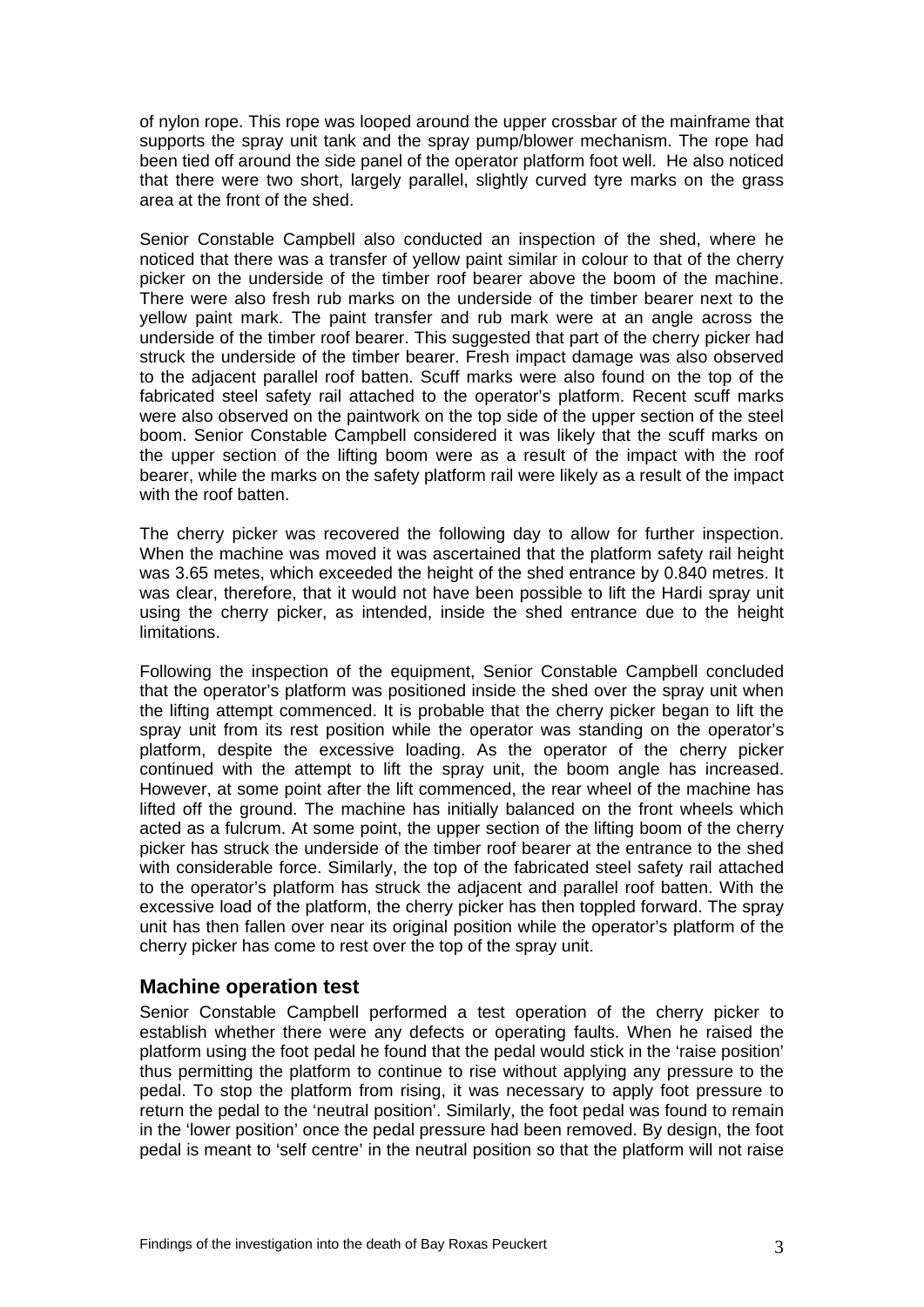or lower without the application of foot pressure on the pedal by the operator in the desired direction.

Despite these identified faults with the raise/lower pedal, Senior Constable Campbell found that the machine operated satisfactorily and the application of the hydraulic power was smooth and precise.

## **Seizure and inspection of Afron cherry picker**

The cherry picker was subsequently seized by Workplace Health & safety Queensland (WH&SQ) inspectors to allow it to be formally inspected and tested.

#### **Witness statements**

During the course of the investigation, Senior Constable Campbell obtained statements from the two independent witnesses to the incident, Ms Brenda Karhula and Mr Mikko Karhula. Both witnesses were also subsequently interviewed by WH&SQ inspectors.

#### *Ms Brenda Karhula*

According to Ms Karhula, Mr Eden requested that Ms Peuckert use the cherry picker, which she often operated, and bring it to the machinery shed. Mr Karhula was with Mr Eden at the time and they were inspecting the spray unit in the machinery shed. Ms Karhula saw the men trying to tie a rope from the spray unit to the bottom of the cherry picker basket where Ms Peuckert was standing. Ms Karhula was of the view that the rope being used was rotten. She suggested that if the spray unit could be lifted slightly, she may be able to get a better rope, which was stuck under the spray unit, to be used. Ms Karhula was concerned about Ms Peuckert operating the cherry picker under the shed as she did not think it was safe.

Ms Karhula grabbed the rope under the spray unit so she could pull it once the spray unit was lifted. She told Ms Peuckert to lift the spray unit about an inch. She recalls seeing the cherry picker basket raise very slowly and steady, however, the spray unit did not rise at all. Ms Karhula then recalls seeing the cherry picker basket fly up towards the roof of the shed, at which time Ms Peuckert's head hit the timber roof beam. She yelled out to Ms Peuckert to bring the basket down. She then saw the basket bounce up and down a couple of times during which she saw the beam hit Ms Peuckert's neck and then chest. After that, the basket came down quickly, as though Ms Peuckert was operating it. As the basket came down over the spray unit, it stopped and Ms Peuckert fell over to the side of the basket towards Ms Karhula.

Mr Eden instructed Ms Karhula to support Ms Peuckert's head as she had collapsed head first at the side of the spray unit. Ms Peuckert was unconscious at this time, however, she was not bleeding. Ms Karhula called 000 and requested an ambulance.

#### *Mr Mykko Karhula*

Mr Karhula recalls that Mr Eden told him that he wanted to stand the spray unit up, which was lying down in the machinery shed, so that it could be used. When Mr Karhula looked at the unit, he realised that a block and tackle would be needed to lift it up. He asked Mr Eden if he had one so it could be hung from the shed roof bearer above the spray unit. Mr Eden stated that he would get the cherry picker to lift the spray unit up. He then called out to Ms Peuckert to bring the cherry picker over to the machinery shed.

Once Ms Peuckert had the cherry picker basket in position over the spray unit, Mr Karhula got a rope and passed it through the foot on the basket before it was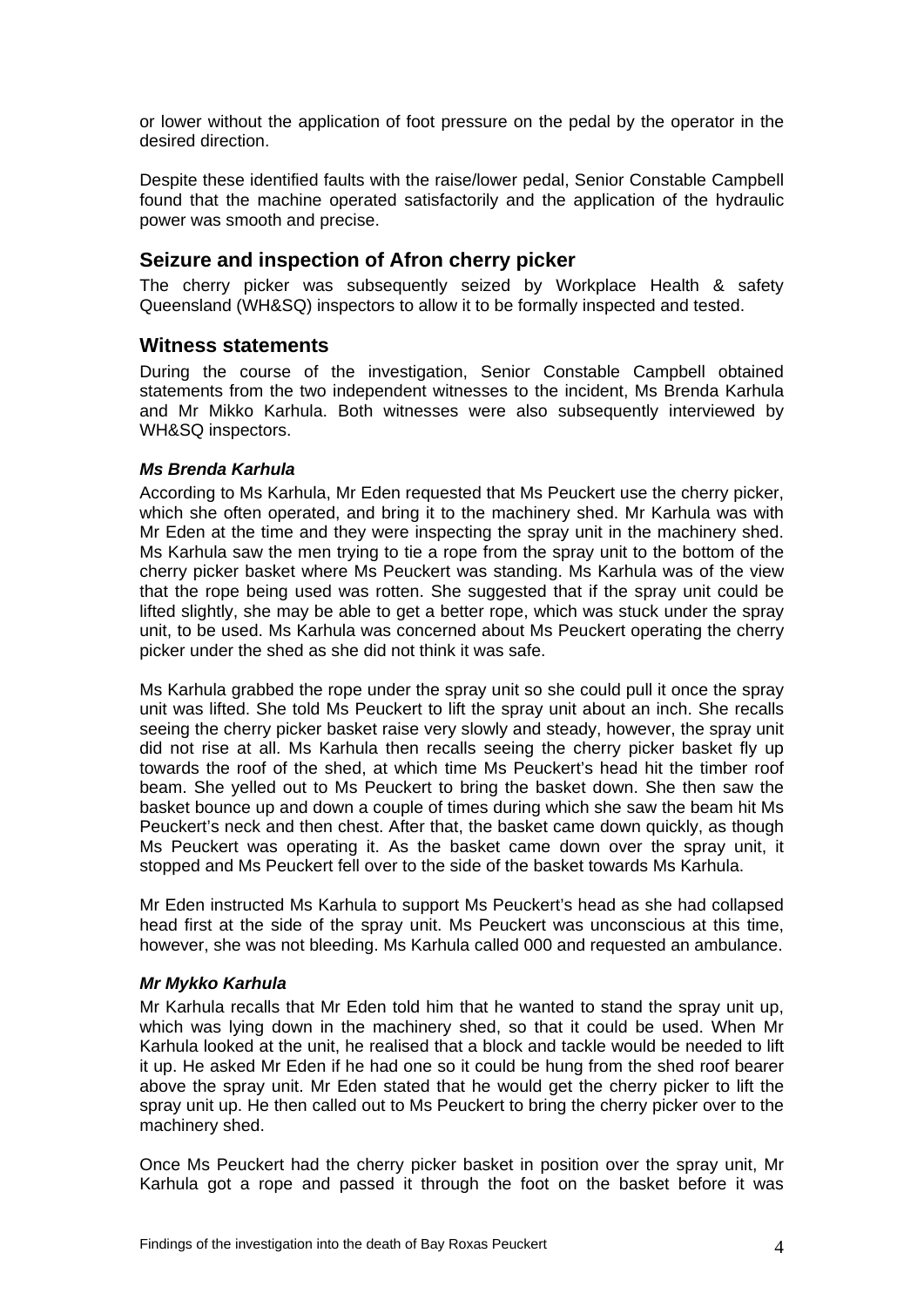attached to the unit. Ms Karhula suggested that a stronger rope, which was under the spray unit, be used .She told Ms Peuckert to lift the spray unit slightly so that she could pull the rope out from underneath it.

Mr Karhula recalls that the cherry picker basket went up slowly before Ms Peuckert hit her head on the timber beam or roof of the machinery shed. The cherry picker continued to keep rising. The cherry picker basket then came down fairly quickly before bouncing back up again. On this occasion, Ms Peuckert appeared to have been flung backwards and her chest was crushed against the timber beam. The basket then came down. Mr Karhula recalls yelling at Ms Karhula to call an ambulance.

#### *Interview with property owner, Mr Charles Eden*

Police attempted to obtain a statement from Mr Eden during the course of the investigation. On 7 March 2012, Mr Eden advised police that based upon legal advice he was unwilling to provide a statement. He formally declined to make a statement during a digital recording on 26 June 2012.

#### *Opinions and conclusions*

Having considered the information obtained during the course of the police investigation, Senior Constable Campbell drew a number of conclusions about the workplace incident supported by the evidence obtained:

- The incident occurred at approximately 2:30 pm on 1 September 2011 on an 80 acre rural property on Mount Tamborine, which is primarily used for the cultivation of avocados, kiwi fruits and rhubarb. The incident took place at the entrance to a machinery shed located toward the rear of the property at the end of the property access road. Mr Charlie Eden is the owner of the property.
- The machinery involved in the incident was a yellow Afron HAS 650 Elevating work platform, commonly referred to as a cherry picker. The machine was being operated by Ms Peuckert at the time of the incident. Ms Peuckert was employed on the property as a farm hand.
- Prior to the incident, Mr Eden had decided to stand the boom spray unit up so that it could be utilised. He requested that Ms Peuckert manoeuvre the cherry picker inside the shed to lift up the boom spray unit. Ms Peuckert operated the machine, as requested. A rope was attached to the boom spray unit and the cherry picker. The operator's platform of the cherry picker was raised slowly which partially lifted the spray unit from its resting position. All of a sudden, the operator's platform of the cherry picker has elevated rapidly causing Ms Peuckert's body to be crushed between the safety rail of the operator's platform and the underside of the shed roof. The platform then dropped suddenly before bouncing up into the roof again. The platform then came to rest across the spray unit.
- An ambulance was immediately called for Ms Peuckert, who was transported to the Gold Coast Hospital at 3:16 pm. Unfortunately, Ms Peuckert died during emergency surgery at around 4:25 pm.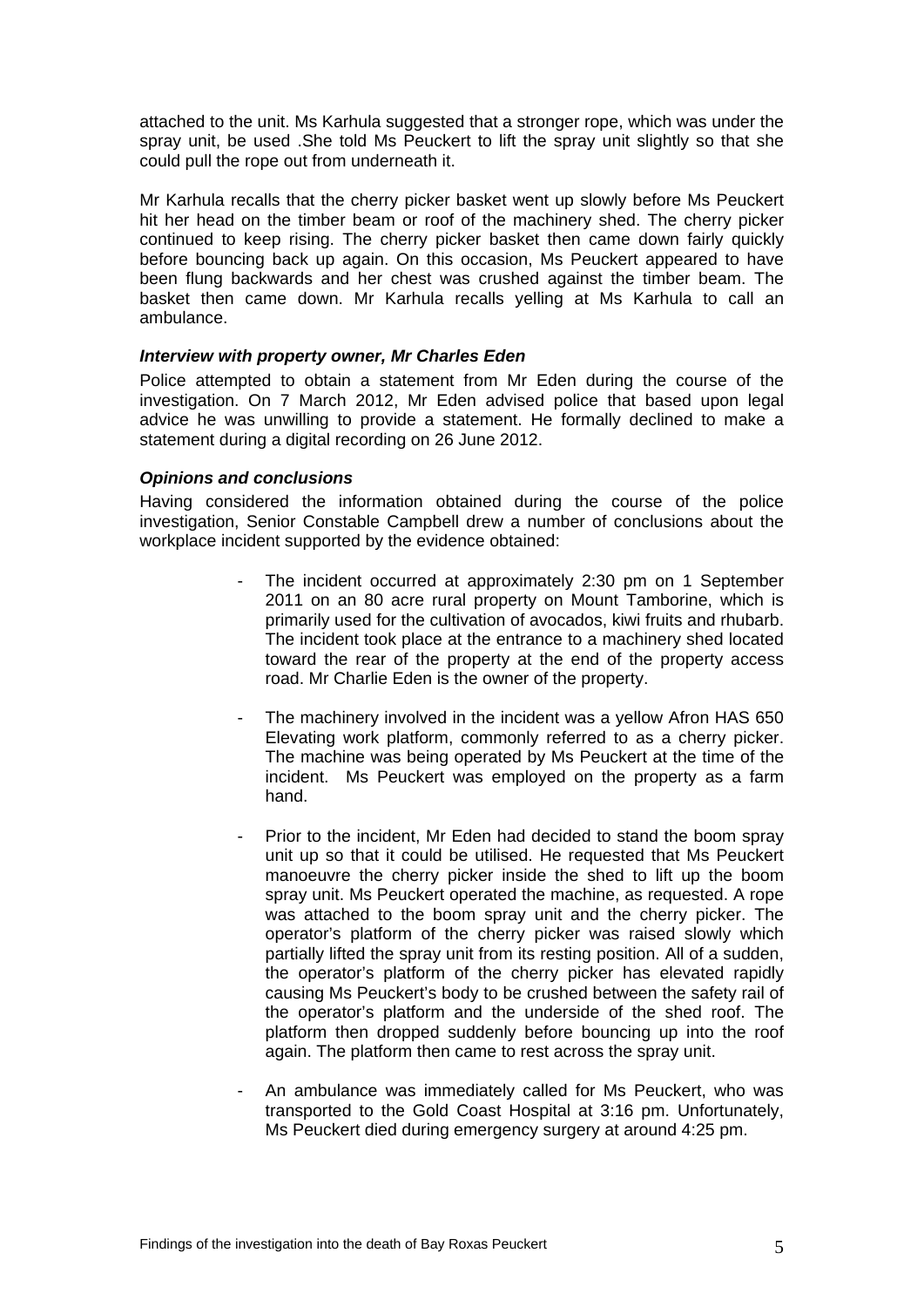- An operational test and inspection of the cherry picker established that there was a fault in the operation of the raise and lower foot and hand controls. The cherry picker is not designed or intended for use as a crane.
- The incident occurred as a direct result of the cherry picker being used to lift a load that was well in excess of its lifting capability causing the machine to become unstable during the lifting manoeuvre.

Based upon the evidence obtained, Senior Constable Campbell formed the view that there was insufficient evidence to substantiate any criminal proceedings against any person in relation to the circumstances of the incident.

## *Workplace Health and Safety Queensland Investigation*

WH&SQ were notified of the incident by the Queensland Fire and Rescue Service on 1 September 2011 and immediately commenced an investigation. A coronial report detailing WH&SQ findings was subsequently provided.

On 1 September 2011, Principal Investigators, Mr Darren Tapper and Mr Peter Stevens attended the scene to inspect the relevant work areas. In January 2012, Principal Inspector, Mr Steve Underwood continued investigations into the incident.

During the course of the extensive and thorough WH&SQ investigation, inspectors took photographic evidence of the incident scene and relevant work area, obtained relevant witness statements, issued statutory notices, seized plant and property, obtained and analysed relevant documentation from Mr and Mrs Eden and sourced and referenced relevant legislation.

From the enquiries conducted, it was established that:

- Ms Peuckert had worked as a farm hand at 'Tamborine Mountain Rhubarb' for at least 12 years. Mr and Mrs Charles and Margaret Eden (the obligation holders) operated the business of growing rhubarb and avocadoes on an 80 acre farm at Mount Tamborine.
- The obligation holders employed a number of workers, including Ms Peuckert, to work on their farm. Mr Eden was the manager/person in control of the obligation holder's undertaking. The obligation holder was an employer within the meaning of that term under the *Workplace Health and Safety Act 1995* (the Act). Ms Peuckert was an employee under the provisions of the Act.
- As a result of this incident, Ms Peuckert sustained extensive chest and neck injuries and died as a result.
- The time and date of the incident was confirmed in witness statements from Ms Karhula and Mr Karhula.
- Pay/wage books obtained from the obligation holders indicated that Ms Peuckert was being paid wages as far back as 2003. These records also indicated that Ms Peuckert was being paid fortnightly all through 2011 until the date of the incident.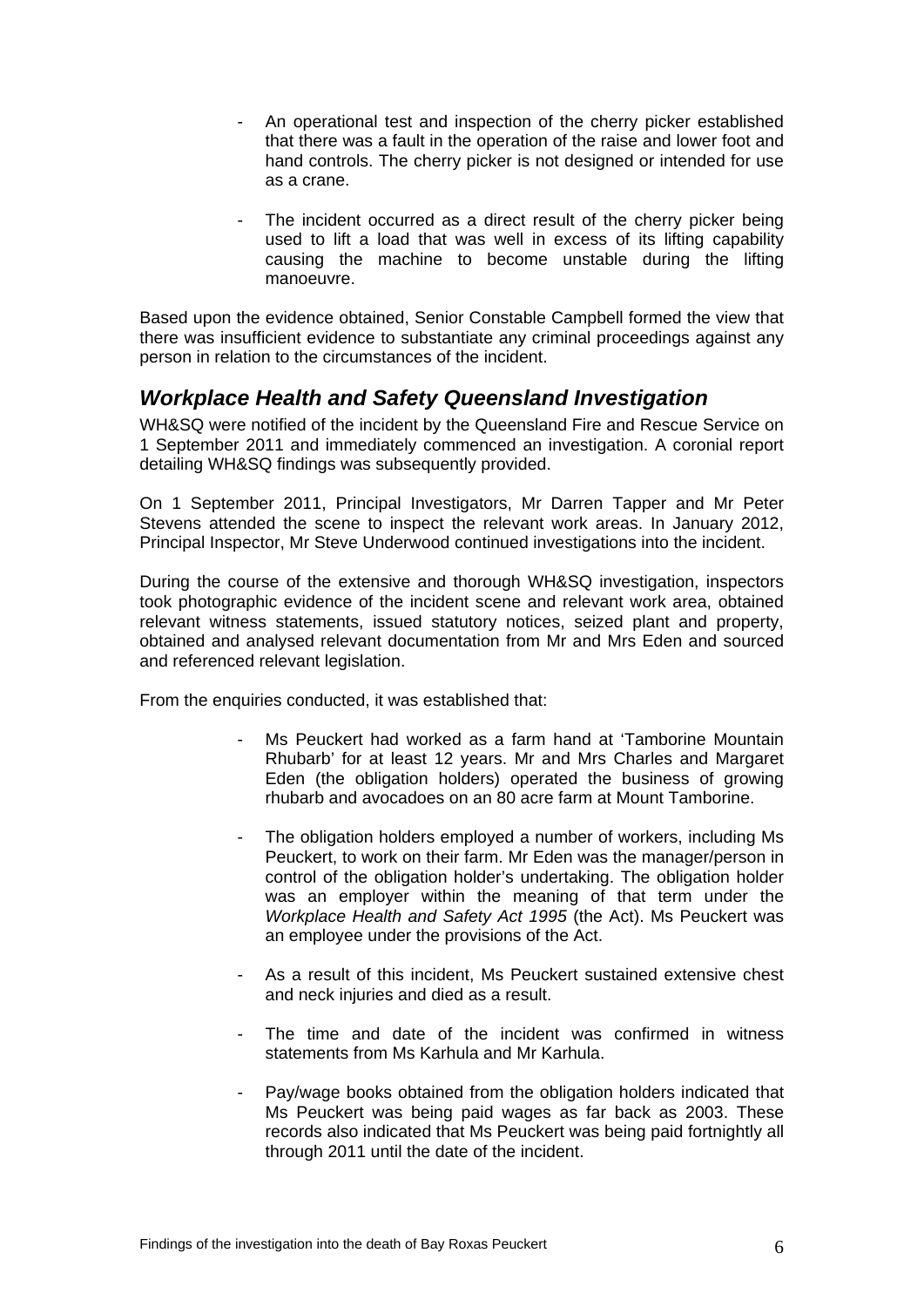- Witness statements and photographs confirm that the incident involved a powered mobile plant, namely a EWP Model number Afron HAS-650 cherry picker.
- The obligation holder had no previous workplace enforcement history under the Act.

#### **Witness statements**

Witness statements were obtained by WH&SQ investigators from Mr and Ms Karhula on 6 September 2011.

According to Ms Karhula, she had worked for Mr and Mrs Eden six or seven times over a period of approximately six years. She was compensated in the form of petrol and avocadoes for the work she performed. Ms Karhula had never attended any training sessions, including induction training with Mr and Mrs Eden. She stated that Mr Eden was the boss and gave orders and instructions, however, in the past Ms Peuckert had also issued directions. There were no operator's manuals for any of the plant equipment available for viewing. Ms Karhula recalled that she had seen Ms Peuckert operate the EWP on numerous occasions, however, had never seen her wear a harness.

In relation to the incident, Ms Karhula stated that, *Charlie came down, asked Myk if he would go down to the shed, which was a few feet away from us, to try and stand up a spray machine. He couldn't shift it and move it and he asked Bay to come down and get the cherry picker and to come over with it.* She confirmed that it was Mr Eden's idea to use the EWP to upright the spray unit. Ms Karhula stated that she saw the machine go up and Ms Peuckert got hit. The machine then began to come down before it flung back up again.

According to Mr Karhula, he had worked for Mr and Mrs Eden on and off for the past 30 to 40 years as required on a volunteer basis. He was occasionally paid some petrol money. Mr Karhula had previously operated the EWP, as well as various other pieces of farming equipment. He had never seen any operator's manuals or pre-start checklists for the EWP. He also never wore a harness when he operated the EWP.

In relation to the incident, Mr Karhula recalls that Mr Eden directed him to assist in lifting the spray unit, which was lying horizontally. Mr Karhula asked Mr Eden, *have you got a block and tackle, we can hook it up the top there and lift it.* Mr Eden then directed Ms Peuckert to bring the EWP over to assist. He recalls that it was Mr Eden's idea to use the EWP to lift the spray unit. Mr Eden tied one end of the rope to the bottom of the EWP and Mr Karhula tied the other end of the rope to the spray unit.

The obligation holders declined to be interviewed by WH&SQ.

#### *Operation, maintenance and parts manual – Afron HAS-650 cherry picker (EWP)*

The operation, maintenance and parts manual were provided to WH&SQ inspectors by the obligation holders. The manual set out a number of guidelines. Witness statements, photos and the expert report obtained by WH&SQ, confirm that the following guidelines were not followed: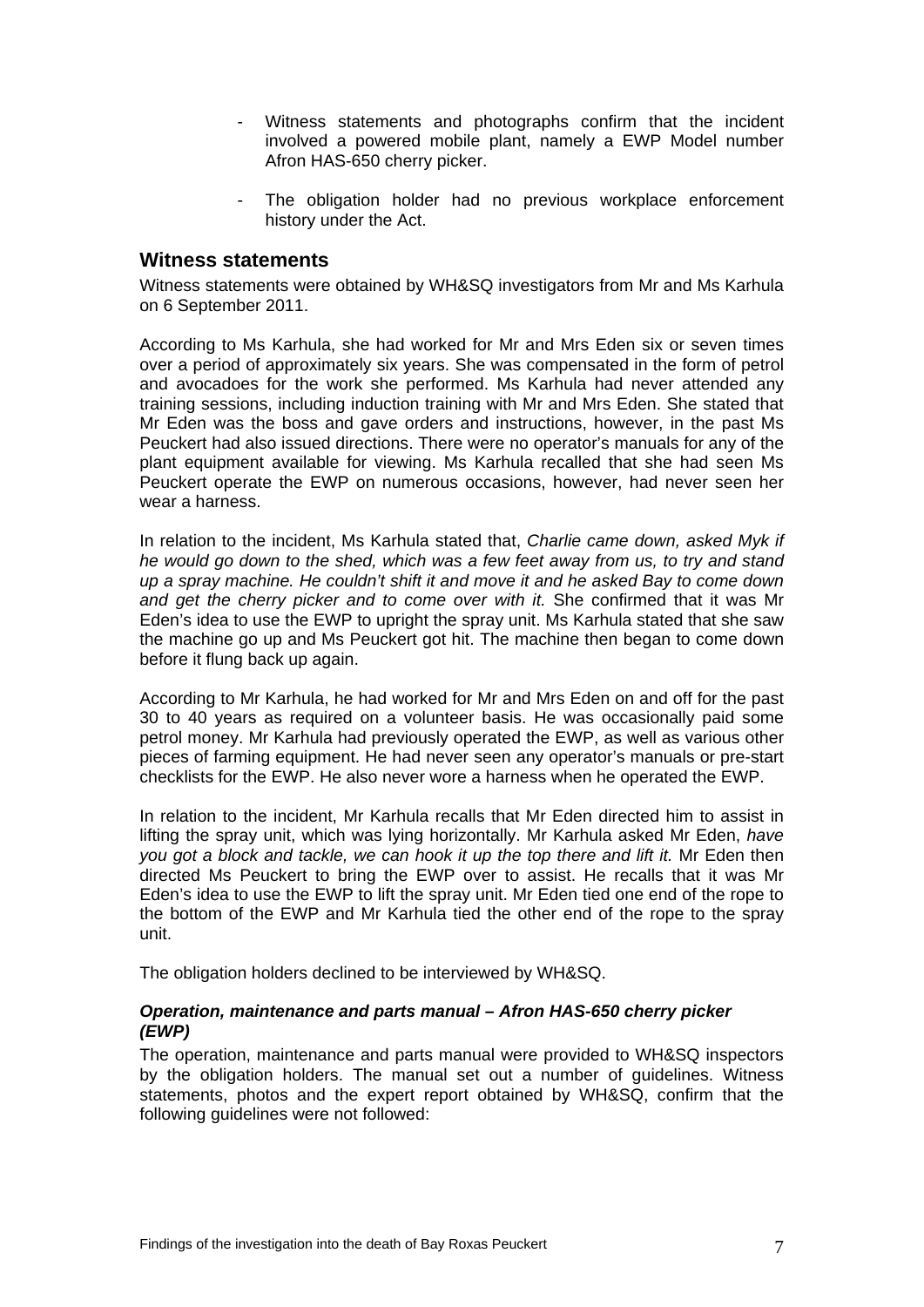- Page 9 of the manual stated: *it is most important that the operator be well trained, instructed and warned of the danger involved in careless operation.*
- Page 10 of the manual stated: *for your own or operator's safety, the Afron HAS should be checked daily before attempting to use it.*
- Page 11 of the manual stated: *only trained operators must be assigned to operate this machine…Never exceed the manufacturers recommended platform load capacity…Maximum platform load 150 kg…a body belt for each person must be worn with the safety strap attached.*
- Page 12 of the manual stated: *it is recommended that head gear (hard hats) be worn by all personnel on the work platform…Before attempting to use your Afron in any job, check the area carefully for any obstructions…Do not drive carriage or platform into stationary objects or pull from platform or lift objects with the platform.*
- Page 13 of the manual stated: *It is necessary for the employer to train the employee in the safe operation of this machine and the safety procedures required.* A training sign off sheet is provided in the manual. It was noted that there were no signatures on Mr and Mrs Eden's training sheet.

The Afron HAS-650 had a large danger sign attached to it outlining most of the points described in the manual. It also clearly showed that the maximum platform load of the machine was 150 kg and it was not to be used to lift objects with the platform.

WH&SQ Inspectors asked the obligation holders to provide documents outlining any training or induction provided to staff. No training, induction documents or sign off sheets were provided.

#### *Notices Issued*

WH&SQ Inspectors issued the following notices immediately:

- Prohibition Notice no: P761868 Directing the person in control of the plant being the Afron HAS-650 (serial no: 200107) cherry picker, to stop allowing the plant to be used until it has been repaired and inspected by a competent person.
- Improvement Notice no:  $1752018 -$  The relevant person must develop, implement and maintain a safe system of work to ensure the plant is maintained on a regular basis, as per manufacturers specifications…

Inspectors also seized the Afron HAS-650 cherry picker and the 400 litre boom spray unit.

#### *Other issues*

The Afron HAs-650 cherry picker was inspected by a technician from Lincoln Hire who provided a report indicating that there were a number of faults with the cherry picker. He noted that, *the controls from the basket for the EWP raise and lower stick stay on when the lever is released in some situations. When pushed firmly the*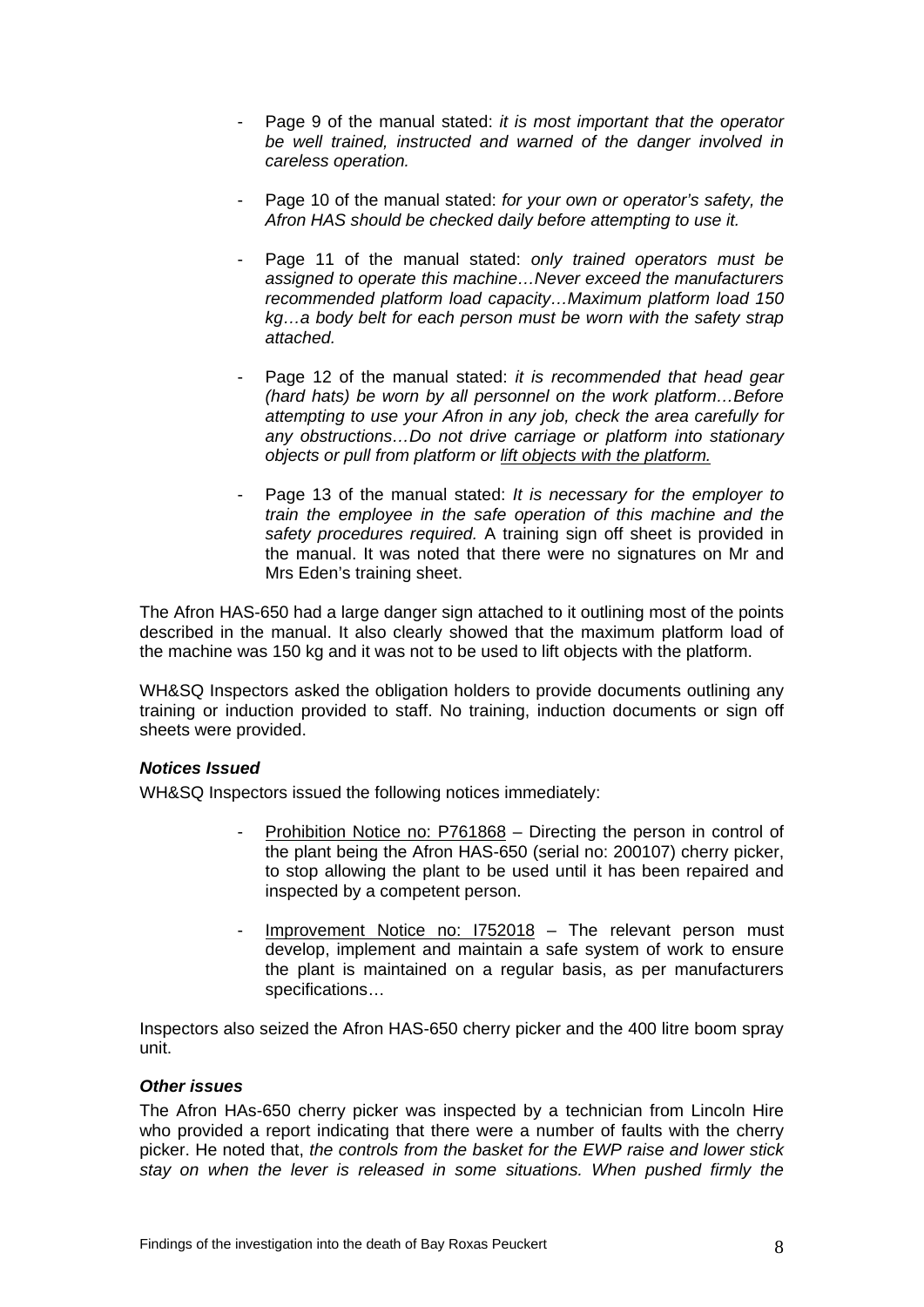*controls remained in a locked in position…and the platform either continued to raise or lower.* This fault may have contributed to the incident.

A detailed report was also prepared by Principal Advisor, Mr Stuart Davis, from WH&SQ Engineering Services Unit. The conclusions reached by Mr Davis are as follows:

> *The work system and mobile plant associated with the fatal incident Bay Roxas Peuckert on 1 September 2011 were unsafe and totally unacceptable for the following reasons:*

- (a) The Afron HAS-650 EWP was severely overloaded and had inadequate stability to be able to lift the spray unit from its position on the ground to a vertical position. The EWP was overloaded by a factor of 161% based on a force to cause overturning at more than three and half times based on the manufacturer's rated capacity of 150 kg.
- (b) The area where the spray unit was being lifted had inadequate vertical clearance to safely lift the unit to its vertical position. The use of the EWP to lift the unit caused the platform to strike the underside of the timber beam supporting the inside part of the shed roof.
- (c) The manufacturer of the Afron HAS-650 EWP states, *Do not push tower against solid objects or use the tower as a crane.*
- (d) The raise and lower foot and hand controls could be locked so that both the raise and lower functions would operate when the operator's hand or foot was removed. This was a fault of the unit and not how the unit was originally intended to operate.

In addition to the above, the inspection of the EWP showed the following faults:

- The control decal for the raise and lower hand lever was missing the word 'up'.
- One of the hydraulic hoses attached to the luff cylinder had a damaged outer sheath that required replacing.
- Relatively minor areas of rust were found at various places on the unit.

#### *Conclusions*

Upon considering all the evidence obtained during the course of the investigation, it was determined by WH&SQ that the hazards requiring management in this case were:

- Powered mobile plant being Afron Has-650 EWP; and
- The systems of work for operating the Afron HAS-650 EWP

The risk that emanated from the hazards was held to be the risk of death/injury or illness, including the risk of fatal injuries, as occurred in this case.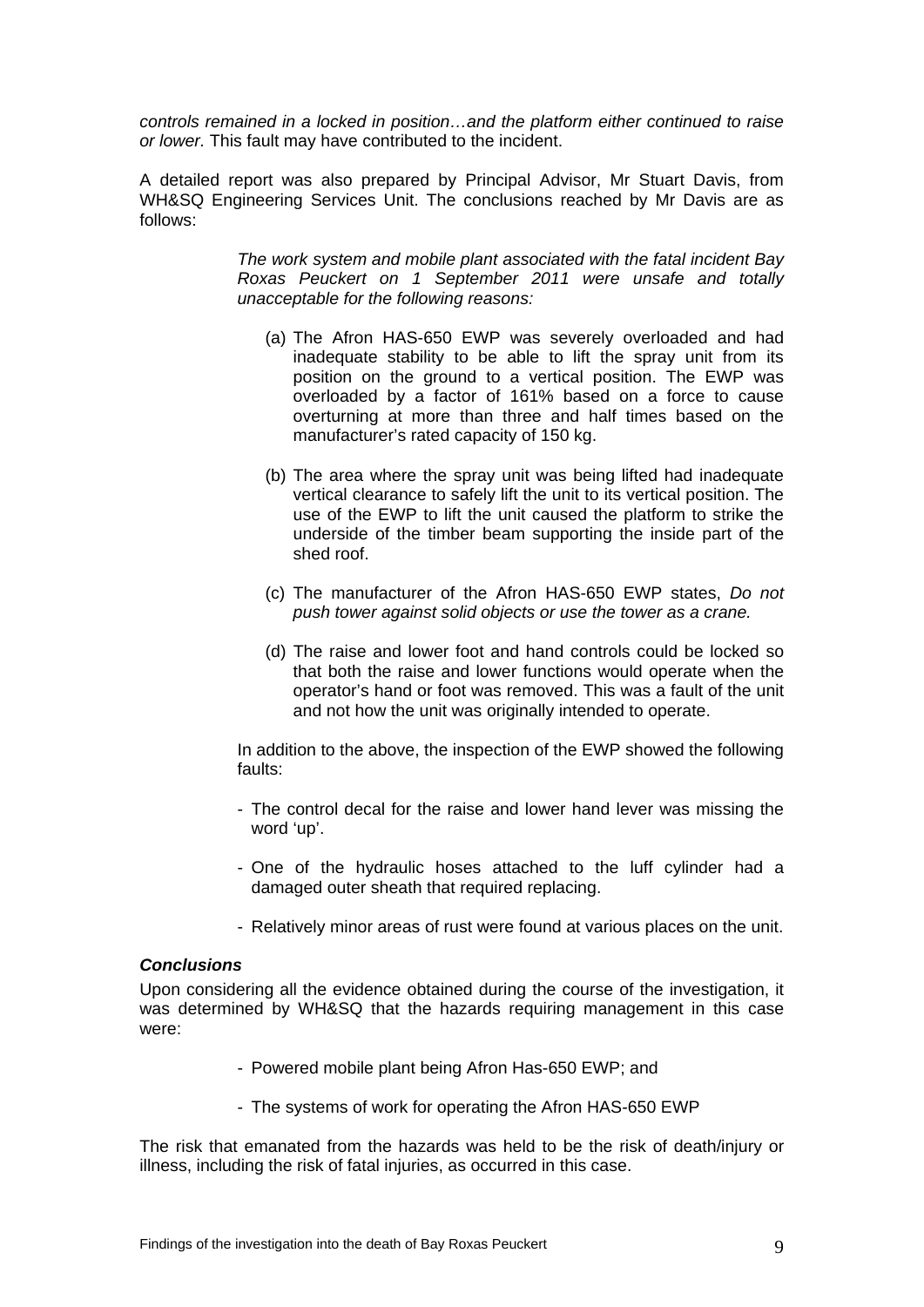It was concluded that, as of 1 September 2011, Mr and Mrs Eden owed an obligation under s. 28 of the Act, in that:

- o Charles and Margaret Eden ran a family partnership trading as Tamborine Mountain Rhubarb.
- o Ms Peuckert was a worker and carried out work for and at the direction of the family partnership.

In the course of carrying out work for, and at the direction of Mr and Mrs Eden, Ms Peuckert was exposed to a risk to her safety and subsequently received fatal injuries.

The brief of evidence generated by WH&SQ showed that:

- Mr and Mrs Eden did not have any documents outlining any training or induction provided to staff.
- The Afron HAS-650 EWP was inspected by a technician and found to have a number of faults. This may have contributed to this incident.
- Mr and Mrs Eden allowed the EWP in crane mode.
- Mr and Mrs Eden did not ensure that workers wore appropriate personal protective equipment.
- Mr and Mrs Eden did not ensure that there were no hazards or obstructions where the mobile plant was being used.
- Mr and Mrs Eden did not maintain the EWP.
- Mr and Mrs Eden did not ensure that the operator of the plant was trained in the use of the EWP.
- Mr and Mrs Eden did not ensure that the maximum safe load of the EWP was not exceeded.

#### *WH&SQ prosecution*

The matter was subsequently referred to the Director of Legal and Prosecution Services for consideration of instigating legal proceedings for the failures of Mr and Mrs Eden under ss. 24 and 28 of the Act.

Complaints for both Mr and Mrs Eden were made on 27 August 2012 in the Beaudesert Magistrates Court.

On 20 February 2013, the complaints against Mr and Mrs Eden were finalised by a dismissal. Mr Eden died on 11 January 2013 and the prosecution against Mrs Eden (aged 76 years) was subsequently withdrawn after a submission was made by her lawyers. The submission, which was accepted by WH&SQ, asserts that Mrs Eden, for a number of years prior to the incident, had no input or control over the conduct of the business, and as such, Ms Peuckert's death was due to causes over which Mrs Eden had no control. Whilst Mrs Eden had previously completed book work for the business, this responsibility was handed over to a local bookkeeper in 2000. Since that time, Mrs Eden suffered from a number of serious medical issues and in 2007